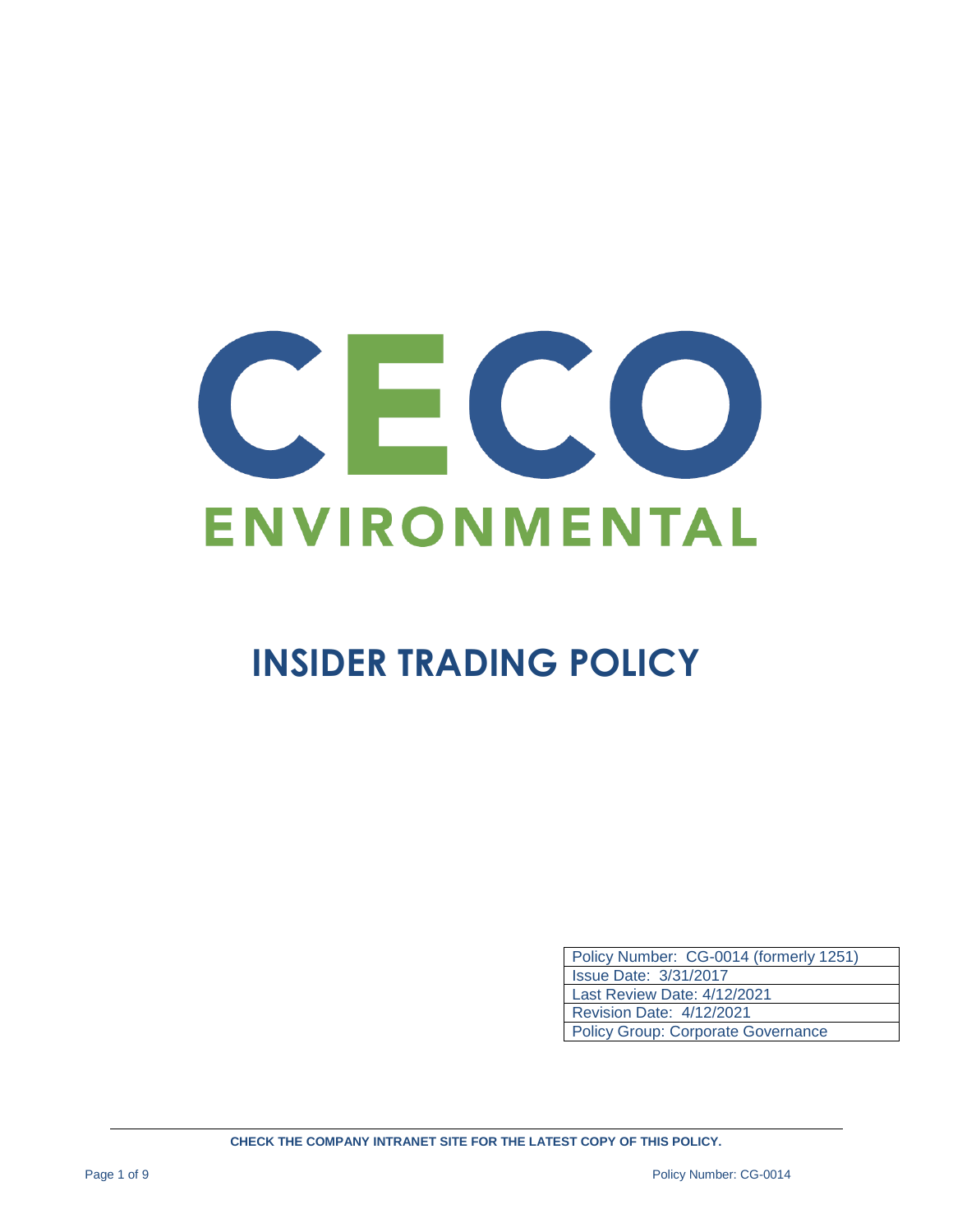### **TABLE OF CONTENTS**

| <b>Section</b>                                         |                                                                                                  |                         |
|--------------------------------------------------------|--------------------------------------------------------------------------------------------------|-------------------------|
| ι.                                                     | Purpose                                                                                          | 3                       |
| Ш.                                                     | Scope                                                                                            | 3                       |
| III.                                                   | <b>Insider Trading Prohibitions</b>                                                              | 3                       |
|                                                        | IV. Policy                                                                                       | 4                       |
|                                                        | <b>Trading on Material Nonpublic Information</b><br>А.                                           | $\overline{\mathbf{4}}$ |
|                                                        | Hedging; Loans<br>В.                                                                             | $\overline{\mathbf{4}}$ |
|                                                        | C.<br><b>Speculative Trades and Short Sales</b>                                                  | $\overline{4}$          |
|                                                        | <b>Stock Option Plan Transactions</b><br>D.                                                      | 5                       |
|                                                        | <b>Transactions by Related Persons</b><br>Е.                                                     | 5                       |
|                                                        | F.<br><b>Tipping</b>                                                                             | 5                       |
|                                                        | <b>Rule 10B5-1</b><br>G.                                                                         | 5                       |
| V.                                                     | <b>Definitions</b>                                                                               | 6                       |
| VI.                                                    | Enforcement and Consequences of the Insider Trading Laws                                         | 8                       |
|                                                        | VII. Safeguarding Confidential Information                                                       | 8                       |
| <b>VIII. A Word of Caution</b>                         |                                                                                                  |                         |
| Responsibility, Revision History, and Approvals<br>IX. |                                                                                                  |                         |
| Х.                                                     | Attachments, Exhibits, and/or Appendices                                                         | 9                       |
|                                                        | Supplement to Insider Trading Policy: Additional Trading Restrictions for Section 16 Individuals |                         |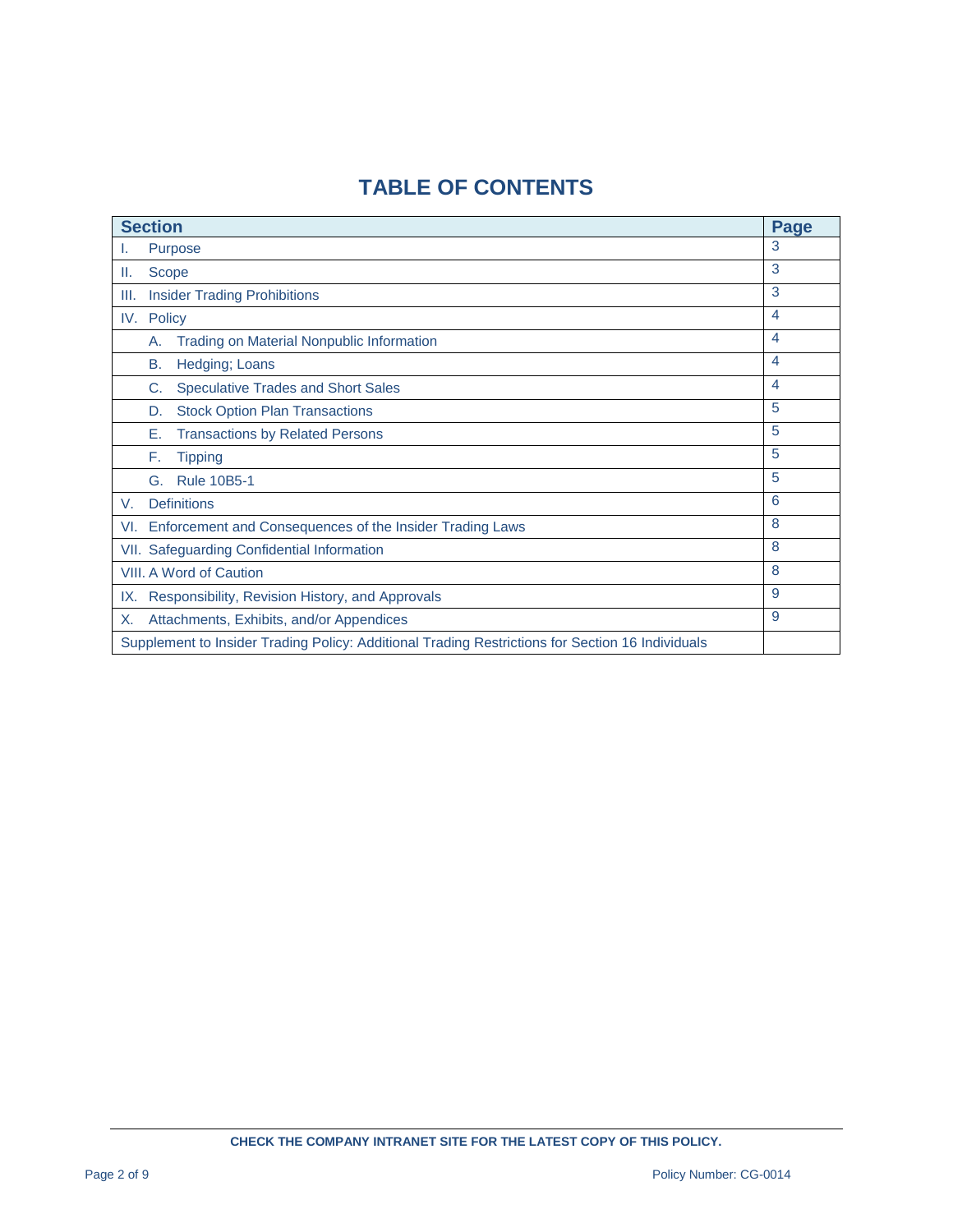#### **I. PURPOSE**

The purpose of this Insider Trading Policy ("Policy") is to provide general procedural guidelines for directors, officers, and employees of CECO Environmental Corp. ("CECO" or "Company") to follow when in possession of Material Nonpublic Information (defined below) about Company or other entities and to reduce the risk that Insider Trading occurs. In order to avoid the appearance of Trading on Nonpublic Information (defined below) concerning Company and to facilitate compliance with certain transaction reporting obligations under applicable federal securities laws, the Policy also provides procedures for directors, officers, and certain employees to follow when conducting transactions in Company Securities (defined below) and reporting such transactions to the U.S. Securities and Exchange Commission ("SEC") and other applicable exchanges. Trading on Material Nonpublic Information or providing Material Nonpublic Information to others who purchase or sell securities based on such information is a violation of the federal securities laws and is prohibited by Company. Violations of federal securities laws may result in civil or criminal liability for Company and its officers and directors. Therefore, any violation of this Policy by a director, officer, or employee of Company may result in disciplinary action including termination.

#### **II. SCOPE**

This Policy applies to all individuals, including but not limited to Company's officers and directors, executive officers and other management personnel, full-time and part-time employees, temporary employees, consultants, independent contractors, outside advisers, and other temporary Insiders (including, without limitation, investment bankers, analysts, accountants and attorneys), who provide services to Company or any of its subsidiaries and who receive or are exposed to Material Nonpublic Information. This Policy also applies to family members and to those who share a household with someone otherwise subject to this Policy, as well as independent retirement accounts, trusts and other entities controlled by those subject to this Policy. In addition, individuals who have recently departed from Company or any of its subsidiaries or otherwise terminated a relationship with Company or any of its subsidiaries will be expected to comply with the terms of this Policy for the period of time during which such individuals are in possession of Material Nonpublic Information until its public release and absorption by the securities market.

#### **III. INSIDER TRADING PROHIBITIONS**

The Insider Trading laws prohibit (i) buying, selling, or gifting securities of a company while in possession of Material Nonpublic Information (as defined below) about that company, (ii) engaging in any other action to take advantage of such Material Nonpublic Information, and (iii) passing such Material Nonpublic Information on to others who might purchase or sell securities on the basis of the information. These laws apply not only to Trading (defined below) Company Securities (defined below), but also to Trading in the securities of other companies about which the person doing the Trading has acquired Material Nonpublic Information.

If employees obtain Material Nonpublic Information concerning a customer, potential customer, supplier, potential supplier, or another company doing or contemplating doing business with CECO, the law considers that individual to be an Insider of that company and, therefore, prohibits the purchase or sale of such company's securities or making Trading recommendations to others. If an individual violates this prohibition, the individual may be subject to all the penalties for Insider Trading described in this Policy. Employees must also always remember that information that may not be material to CECO may be material to a customer, supplier, or another company. This Policy is in addition to existing conflict of interest policies prohibiting or restricting employees' investing in CECO's customers, potential customers, suppliers, potential suppliers, and business partners.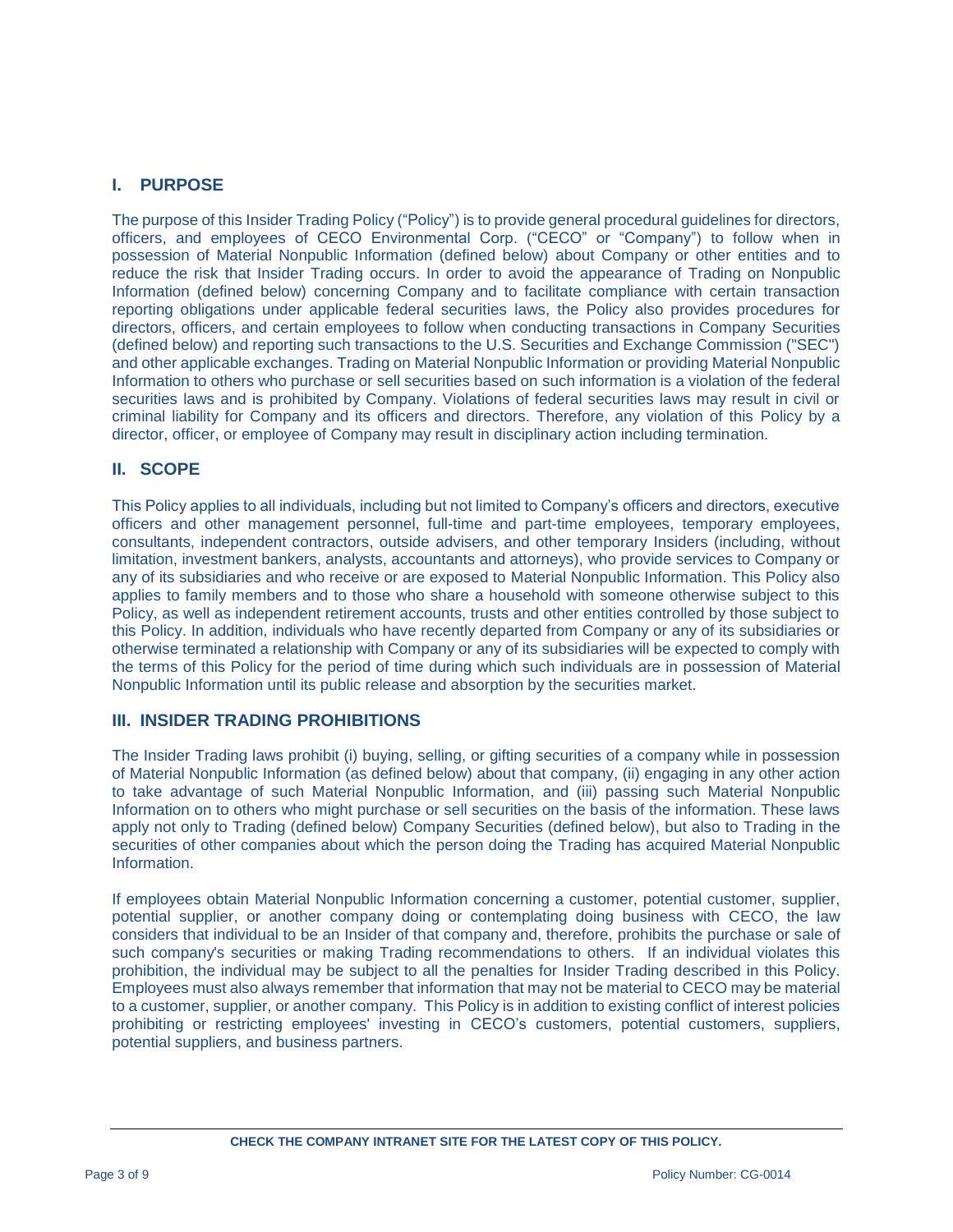#### **IV. POLICY**

#### **A. Trading on Material Nonpublic Information**

- 1. If you have Material Nonpublic Information relating to CECO or information that might affect the market value of securities of any other company that is acquired in the course of your employment with CECO, neither you nor any Related Person (defined below) may Trade Company Securities, or the securities of the other company, or engage in any other actions to take advantage of, or pass on to others, that information.
- 2. Directors, officers and other personnel who regularly have access to or generate Material Nonpublic Information are subject to additional restrictions on Trading of Company Securities. (If you are subject to these additional restrictions, a summary of the restrictions is attached as a supplement to this Policy.)
- 3. You bear the ultimate responsibility for following this Policy and avoiding improper transactions or the appearance of improper transactions.
- 4. CECO may adopt additional restrictions or limitations applicable to some or all employees.
- 5. Any questions regarding this Policy should be directed to Company's General Counsel.
- 6. The restrictions on Trading in this Paragraph A do not apply to transactions made under an Approved Rule 10b5-1 Trading Plan (defined below).

#### **B. Hedging; Loans**

Certain forms of hedging or monetization transactions, such as zero-cost collars and forward sale contracts, allow an Insider to lock in much of the value of his or her stock holdings, often in exchange for all or part of the potential for upside appreciation in the securities. These transactions allow the Insider to continue to own the covered securities, but without the full risks and rewards of ownership. When that occurs, the Insider may no longer have the same objectives as Company's other shareholders. Therefore, Company prohibits Insiders from hedging or monetization transactions, including through the use of financial instruments such as prepaid variable forwards, equity swaps, collars and exchange funds, or through other transactions that hedge or offset, or are designed to hedge or offset, any decrease in the market value of Company Securities. Insiders are also prohibited from pledging, hypothecating or otherwise using Company Securities as collateral for a loan or other form of indebtedness.

#### **C. Speculative Trading and Short Sales**

CECO considers it improper and inappropriate for any of its personnel to engage in short term or speculative transactions involving Company Securities. It also is CECO's policy that you *may not* engage in any of the following activities with respect to Company Securities at any time:

- Short sales (a sale of securities which are not owned by the seller at the time of the sale), including short sales against the box.
- Buying or selling puts or calls.
- Frequent Trading (for example, daily or weekly) to take advantage of fluctuations in stock price.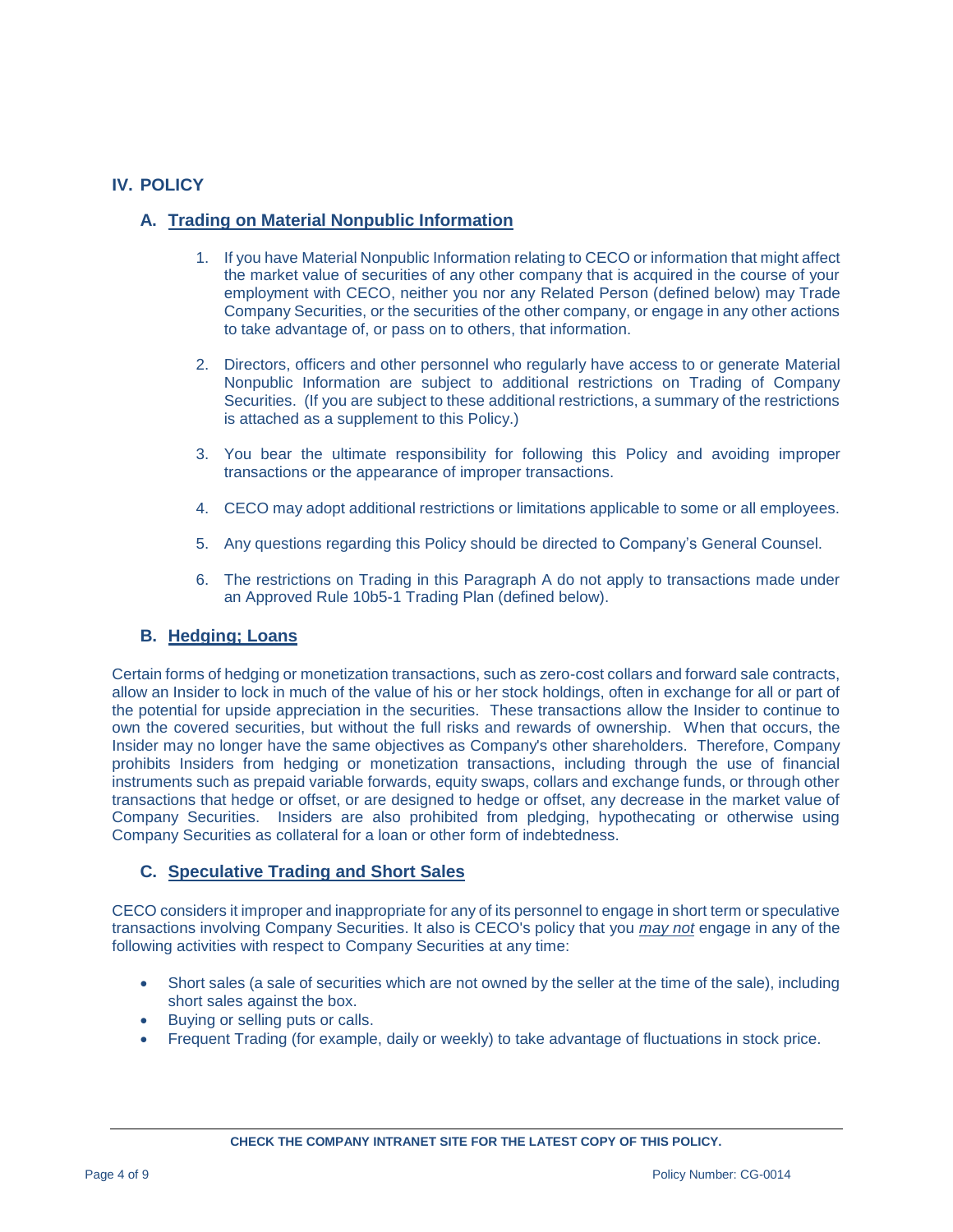In addition, because purchasing of Company Securities on margin can raise potential problems under the securities laws, it is strongly suggested that you consult with the General Counsel before purchasing or selling Company Securities in margin accounts.

#### **D. Stock Option Plan Transactions**

Employee benefit plan transactions present special issues any time you possess Material Nonpublic Information. Generally, a stock option exercise is not likely to violate the insider trading rules because the exercise price was set when the option was granted. If, however, the exercise price is paid by tendering previously-owned shares of Company Securities and you possess unfavorable Material Nonpublic Information, a violation can occur. Furthermore, if you possess unfavorable Material Nonpublic Information, the sale of Company Securities acquired on exercise will result in a violation. Because of the complexity of the rules, if you believe you may possess Material Nonpublic Information, you should seek advice from the General Counsel [\(ogc@onececo.com\)](mailto:ogc@onececo.com) before engaging in any benefit plan transaction involving Company Securities.

#### **E. Transactions by Related Persons**

The same restrictions that apply to you also apply to Related Persons (defined below). Each individual to whom this Policy is applicable is expected to be responsible for Related Persons' compliance with the terms of this Policy.

#### **F. Tipping**

Insiders may be liable for Tipping (defined below) to any third party not limited to just Related Persons. Further, Insider Trading violations are not limited to Trading or Tipping by Insiders. Persons other than Insiders also can be liable for Insider Trading, including Tippees who Trade on Material Nonpublic Information Tipped to them and individuals who trade on Material Nonpublic Information that has been misappropriated. Tippees inherit an Insider's duties and are liable for Trading on Material Nonpublic Information Tipped to them by an Insider. Similarly, just as Insiders are liable for the Trading of their Tippees, so are Tippees who pass the information along to others who Trade. In other words, a Tippee's liability for Insider Trading is no different from that of an Insider. Tippees can obtain Material Nonpublic Information by receiving overt tips from others or through, among other things, conversations at social, business or other gatherings.

#### **G. Rule 10b5-1**

Under Rule 10b5-1 of the Securities Exchange Act of 1934, an individual has an affirmative defense against an allegation of Insider Trading if he or she demonstrates that the purchase, sale, or trade in question took place pursuant to a binding contract, specific instruction or written plan that was put into place before he or she became aware of material nonpublic information. Such contracts, irrevocable instructions, and plans are commonly referred to as Rule 10b5-1 plans.

Employees will be permitted to Trade in Company Securities outside of a permitted trading period pursuant to an Approved Rule 10b5-1 Trading Plan, which requires:

a. adoption of a binding, good faith contract for trading securities with another person (who does not have Material Nonpublic Information) to execute Trades for the instructing person's account;

b. that the contract is in the form of a written plan (the "Plan") for trading securities, which is: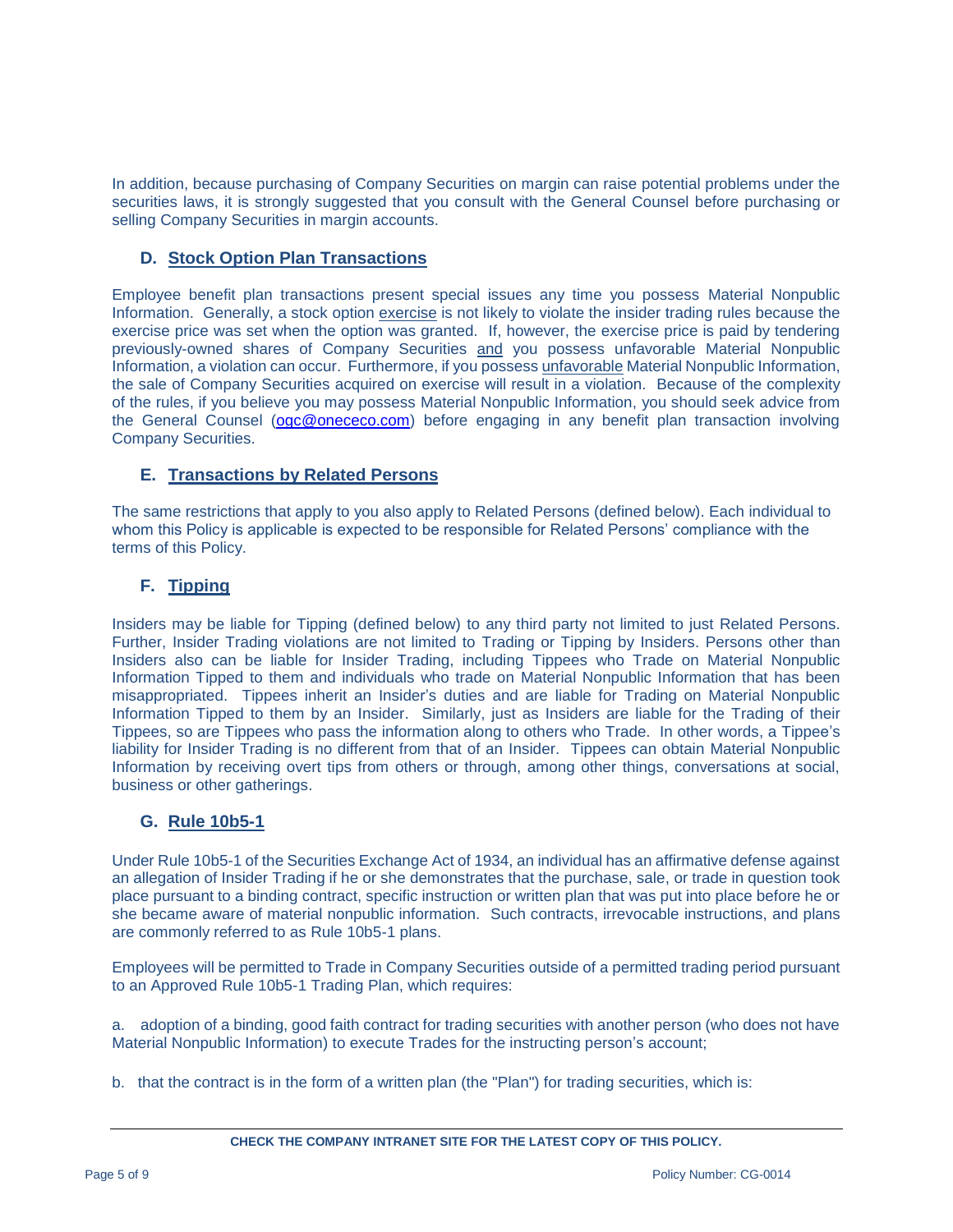- i. Adopted during an open window period,
- ii. Adopted when the individual is not in possession of Material Nonpublic Information, and
- iii. Approved by Company's General Counsel, prior to any Trades under that plan being executed; and

c. that the Plan specify the dates, prices, and amounts of securities to be sold and cannot be modified during the specified execution period (i.e., the individual is not permitted to exercise any subsequent influence over how, when, or whether to effect purchases or sales).

To avoid even the appearance of impropriety, Company requires a waiting period of 30 days between the date an Approved Rule 10b5-1 Trading Plan is adopted and the date of the first possible transaction under such plan.

#### **V. DEFINITIONS**

This Policy prohibits, among other things, Trading Company Securities, or the securities of any other company while in possession of Material Nonpublic Information, or Tipping.

**"Approved Rule 10b5-1 Trading Plan"** means a trading plan adopted pursuant to Securities and Exchange Commission Rule 10b5-1(c) (17 C.F.R. §240.10b5-1(c)) and approved by Company's General Counsel.

**"Confidential Information"** is information gained in the course of employment with Company. An employee may gain Confidential Information while performing duties or merely by being in contact with Company customers or suppliers. Confidential Information may belong to Company or to a Company customer or supplier. For certain projects, Confidential Information may be specifically defined in a master service agreement, a nondisclosure agreement, or a confidentiality agreement.

**"Company Securities"** means any security of Company, including common stock, preferred stock, derivative securities such as warrants and options, and debt securities such as debentures, bonds, and notes (convertible and non-convertible).

**"Insider:"** Any person who possesses Material Nonpublic Information is an **"Insider"** as to that information. Insiders include Company directors, officers, employees, independent contractors, and those persons in a special relationship with Company (e.g., its auditors, consultants, or attorneys). The definition of "Insider" is transaction specific; that is, an individual is an Insider with respect to each piece of Material Nonpublic Information of which he or she is aware.

**"Material Information"** is any information that a reasonable investor would consider important in making an investment decision regarding the purchase or sale of the securities in question. In other words, **any information which reasonably could be expected to affect the price of Company Securities is "material" information.** Either positive or negative information may be material. While it is impossible to provide a complete list, some examples of information that, as a general rule, should be considered "material" are:

- financial results, reports or projections
- news of a pending or proposed merger, acquisition, divestiture, tender offer or financing transaction
- new equity or debt offerings
- impending bankruptcy or financial liquidity problems
- changes in top management
- changes in dividend policy, declarations of stock splits or offerings of securities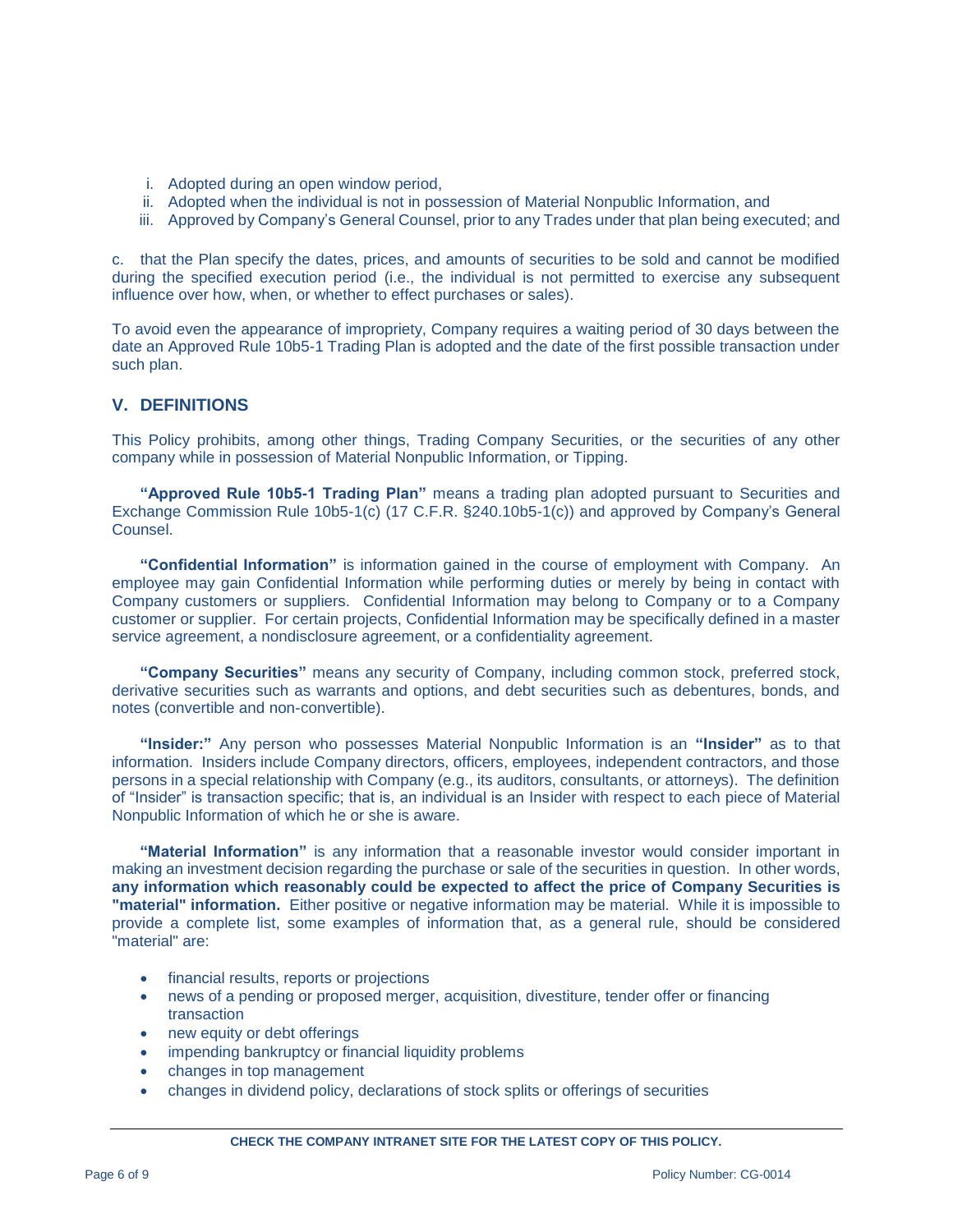- calls, redemptions or purchases of Company Securities
- changes in prices or demand for CECO's products or services, or changes in CECO's cost structure
- gain or loss of a substantial customer or supplier
- significant new orders, products or services or other changes in operations
- significant litigation or governmental investigation or other governmental action
- initiation or settlement of labor negotiations or disputes, strikes or lockouts

**"Material Nonpublic Information"** is information that is both "Material Information" and "Nonpublic Information," as each is defined herein.

**"Nonpublic Information"** is information that has not been previously disclosed to the general public or is otherwise not readily available to the general public. Information becomes public when it has been released through appropriate channels, such as a press release, governmental filing, or statement from a senior officer. Enough time (usually two to three days) must be allowed after such a release for the investing public to evaluate the information. At that point - and not before - the information is considered "public." All information that you learn about CECO (or any other company) in connection with your employment is Nonpublic Information until publicly disclosed.

**"Related Person"** includes a spouse, children, and anyone else living in an employee's household, and may include children temporarily living away from home and adult relatives of you and your spouse, whether in your household or not; partnerships in which employees are a general partner; trusts of which employees are a trustee; and estates of which employees are an executor. Although a person's adult relatives not living in the same household may not be considered a Related Person, in the context of Insider Trading these persons are likely to be suspect of an Insider Trading investigation and may be a "Tippee" for securities law purposes; therefore, it is crucial that you not disclose Confidential Information concerning CECO to anyone, including members of your household and extended family.

**"Restricted Persons"** are Section 16 Individuals, as well as their spouses and immediate family members sharing the same household, entities controlled by any such person and, upon their receipt of notice that they have been designated as a "Restricted Person," other persons (their spouses and immediate family members sharing the same household and entities controlled by any such person) designated (including, in some cases, for specific time periods) by Company.

**"Section 16 Individuals"** are the directors of Company and the persons designated as "executive officers" of Company from time to time by Company's Board of Directors. Stockholders that beneficially own more than 10% of Company common stock are also subject to Section 16 of the Securities Exchange Act of 1934.

A **"Tippee"** is a person to whom an employee has disclosed Material Nonpublic Information regarding a company or to whom the employee has made recommendations or expressed an opinion on Trading in a company's securities based on such information.

**"Tipping"** is the passing along of Material Nonpublic Information to others. Penalties for Tipping apply whether or not you derive benefit from another's actions. Recommending that others buy or sell stock or other securities, even without telling them why, can still be unlawful.

**"Trading"** (or **"Trade"**) includes buying, selling, or otherwise transferring securities. Trading refers to not only the purchase or sale of a company's securities, but also to the purchase or sale of puts, calls, or other options with respect to such securities.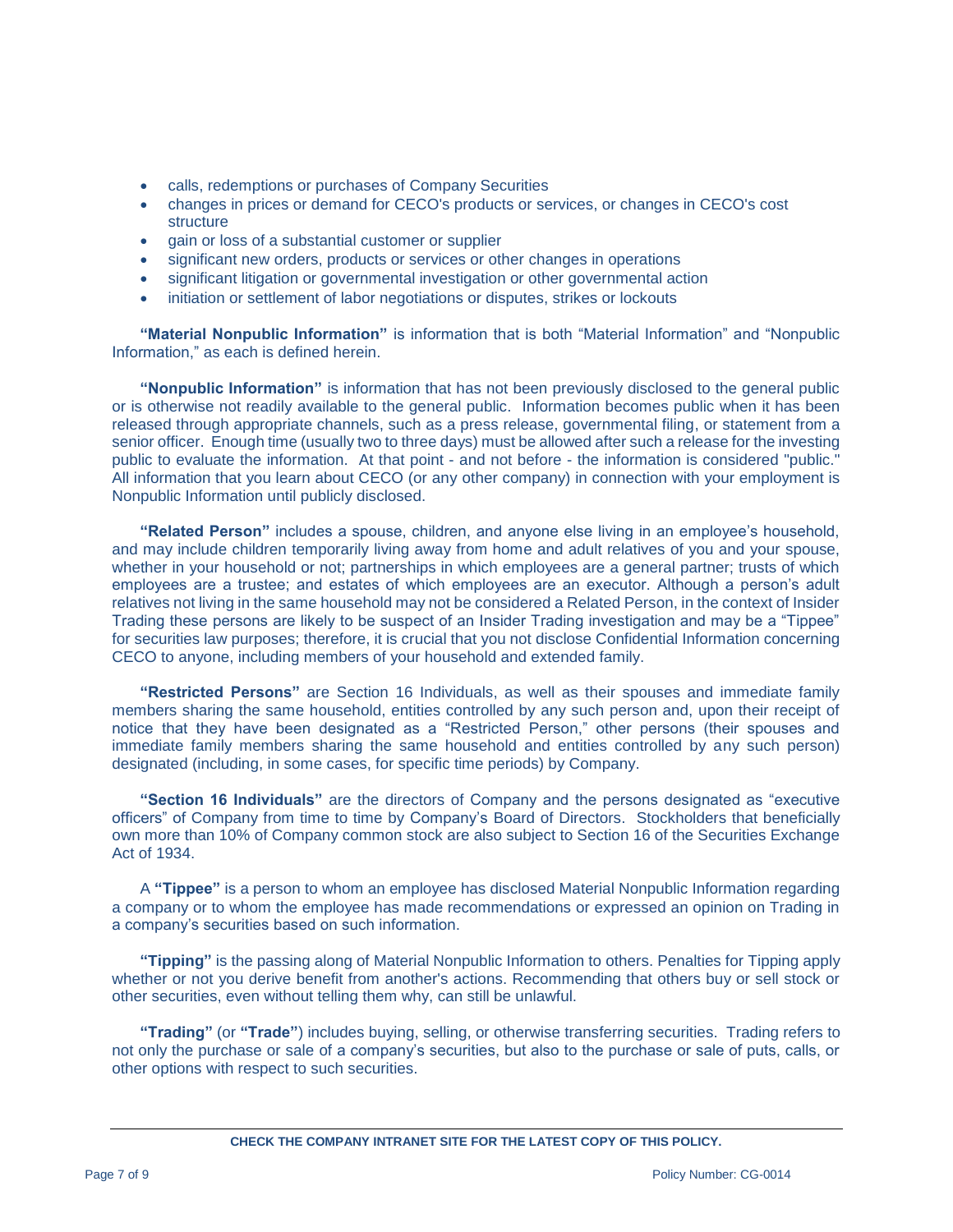#### **VI. ENFORCEMENT AND CONSEQUENCES OF THE INSIDER TRADING LAWS**

The SEC, the U.S. Department of Justice, the NASDAQ (on which CECO's Common Stock is traded), and private litigants have been vigorously pursuing violations of insider trading laws. Although most of the publicity about Insider Trading has centered around violations by individuals, federal law also imposes liability on companies and on "controlling persons" for Insider Trading violations by company personnel. CECO's reputation for integrity and ethical conduct is extremely important to all of us. None of us can afford to have that reputation damaged by even the appearance of improper conduct by anyone employed by or associated with our company.

The penalties for insider trading law violations are significant:

Individuals who Trade on inside information, and those who tip information to others who then Trade, are subject to a civil penalty of up to three times the profit gained or loss avoided; a criminal fine (no matter how small the profit) of up to \$1 million; and a jail term of up to 10 years.

In addition, persons who violate this Insider Trading Policy, or who refuse to certify compliance with it, will be subject to appropriate disciplinary action up to and including dismissal. CECO may also refer potential violations of law to appropriate authorities.

Any of the above consequences, or even an SEC investigation which does not result in legal action, can tarnish CECO's reputation, and irreparably damage the careers of those involved.

#### **VII.SAFEGUARDING CONFIDENTIAL INFORMATION**

You should treat all sensitive, Nonpublic Information about CECO (or any other company) as confidential and proprietary to CECO. You may not disclose such information to others (such as Related Persons, other relatives, business or social acquaintances) who do not have a legitimate need for such information for business reasons. You must treat all such information carefully and avoid inadvertent or indirect disclosure of it. Even within CECO, Confidential Information should be distributed to or discussed with others only on a need-to-know basis, and those people should be told that the information is confidential. Be careful that your conversations are not overheard on elevators, airplanes, or other public places; do not leave confidential documents on conference tables, desks or otherwise unguarded; and take whatever steps are reasonably necessary to keep Confidential Information from being disclosed.

In addition, you must be especially alert to inquiries about CECO that may be made by the financial press, investment analysts, or others in the financial community. All such communications on behalf of CECO must be made through an appropriately designated individual(s) and under carefully controlled circumstances. Unless you are expressly authorized to the contrary, if you receive any inquiries of this nature, you should decline comment and refer the inquirer to CECO's Chief Financial Officer.

#### **VIII. A WORD OF CAUTION**

Any transaction that becomes the subject of an Insider Trading inquiry will be viewed by the SEC and the courts with 20-20 hindsight. Therefore, you must consider the appearance of any transaction both now and in the future. *If you have any questions at all about the propriety of a transaction, you should contact the Chief Financial Officer or the General Counsel for advice before Trading Company Securities.*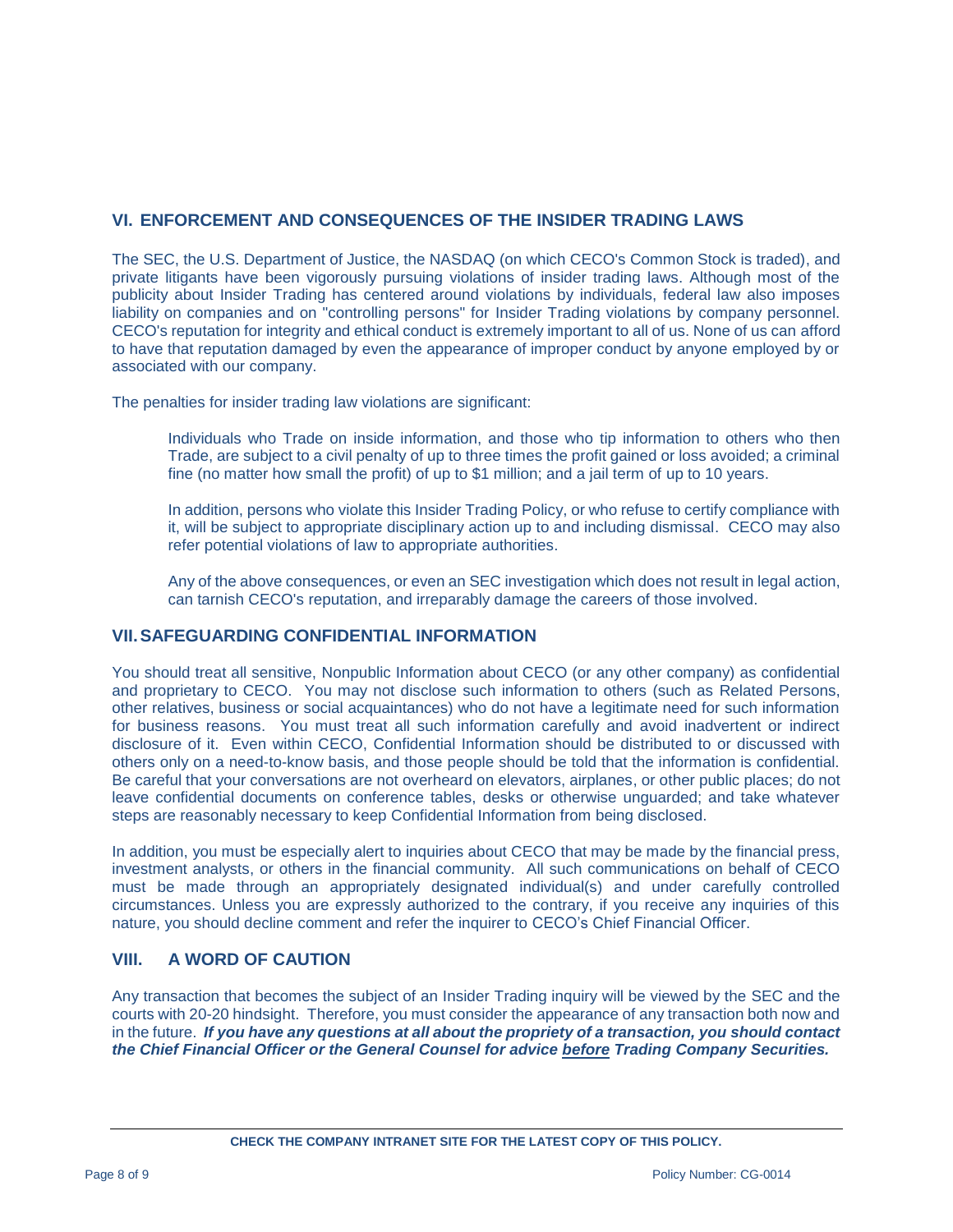#### **IX. RESPONSIBILITY, REVISION HISTORY, AND APPROVALS**

#### a. **Responsibility for Policy and policy adherence**

| <b>Policy</b><br>Owner | <b>Policy Owner Title</b> | <b>Policy Group</b>         | <b>Policy</b><br><b>Number</b> | <b>Policy Name</b>            |
|------------------------|---------------------------|-----------------------------|--------------------------------|-------------------------------|
| Chasity<br>Henrv       | <b>General Counsel</b>    | <b>Corporate Governance</b> | CG-0014                        | <b>Insider Trading Policy</b> |

#### b. **Revision/review date**

| <b>Last Review</b> | <b>Changes or</b> | <b>Next Review</b> | <b>Nature of revisions</b> | <b>Reviewed by/</b>                                                                                                                           |
|--------------------|-------------------|--------------------|----------------------------|-----------------------------------------------------------------------------------------------------------------------------------------------|
| date               | <b>Revisions</b>  | <b>Due</b>         |                            | revised by                                                                                                                                    |
| 4/12/2021          | 4/12/2021         | 6/31/2022          | General                    | <b>General Counsel,</b><br><b>Chief Accounting</b><br>Officer, Chief<br><b>Financial Officer,</b><br><b>Chief Executive</b><br><b>Officer</b> |

#### c. **Approval**

| <b>Policy Number:</b>              | CG-0014                        |
|------------------------------------|--------------------------------|
| <b>Approved Date:</b>              | 4/12/2021                      |
| <b>Effective Date:</b>             | 4/12/2021                      |
| <b>Approver Title</b>              | <b>General Counsel</b>         |
| <b>Approver Signature</b>          |                                |
| <b>Approver Title</b>              | Chief Accounting Officer       |
| <b>Approver Signature</b>          |                                |
| <b>Approver Title</b>              | <b>Chief Financial Officer</b> |
| <b>Approver Signature</b>          | afthu V. Eskl                  |
| <b>Final Approver Title</b>        | <b>Chief Executive Officer</b> |
| <b>Final Approver</b><br>Signature |                                |

#### **X. REFERENCES, RELATED POLICIES, ATTACHMENTS, EXHIBITS, AND/OR APPENDICES**

Supplement to Insider Trading Policy

Check the Code of Conduct for more information related to this topic, and see the following related policy:

Conflict of Interest Policy

**CHECK THE COMPANY INTRANET SITE FOR THE LATEST COPY OF THIS POLICY.**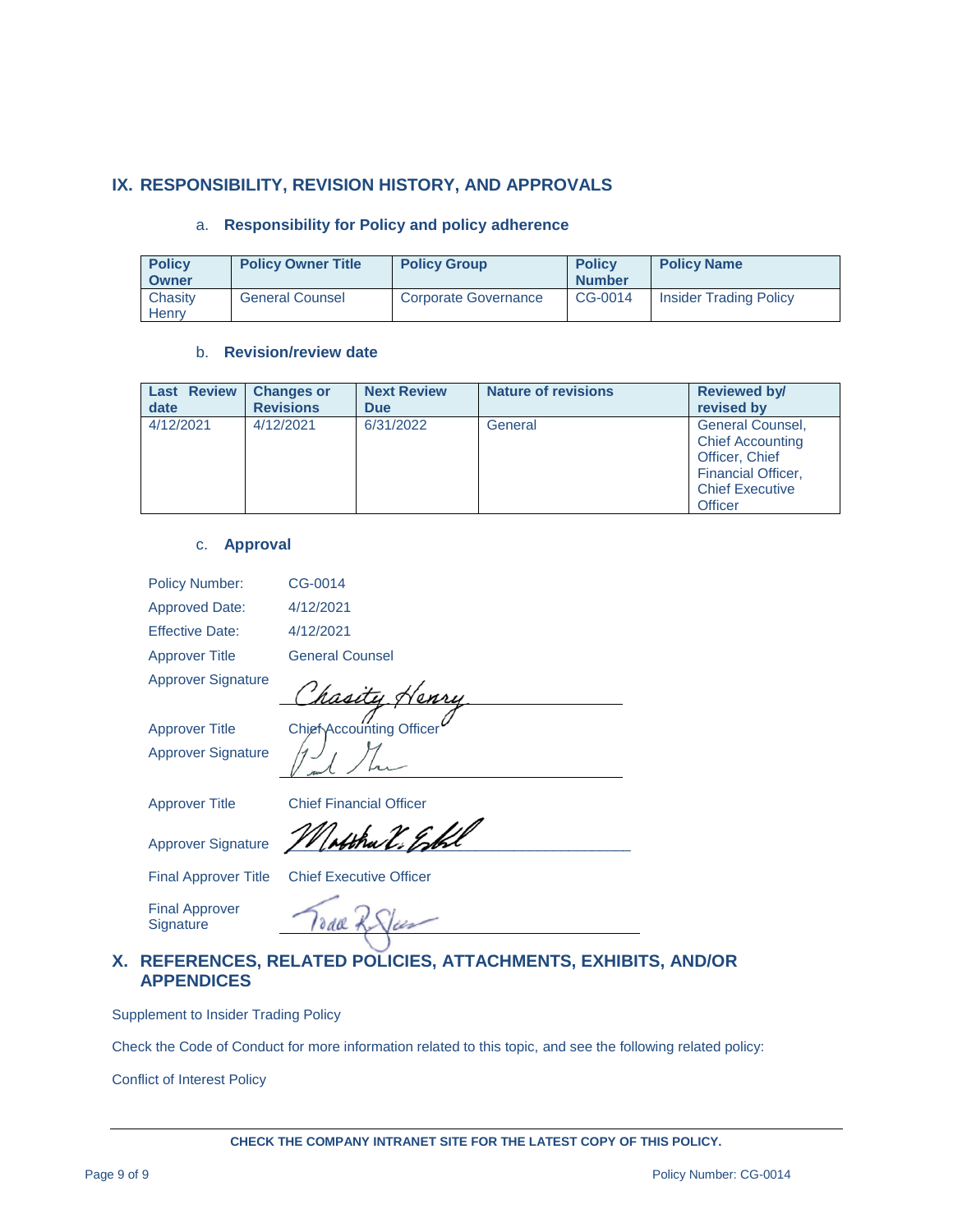#### **SUPPLEMENT TO INSIDER TRADING POLICY ADDITIONAL TRADING RESTRICTIONS FOR SECTION 16 INDIVIDUALS**

CECO Environmental Corp. has adopted a policy prohibiting Insider Trading and certain other securities transactions. That Policy applies to all of our personnel. As noted in the Policy, directors, officers and others who regularly have access to, or generate, Material Nonpublic Information are subject to additional restrictions on the Trading of Company Securities. This Supplement applies to all directors and executive officers of CECO who are subject to the requirements of Section 16 of the Securities Exchange act of 1934 and all other Section 16 Individuals and Restricted Persons. In addition, CECO's Chief Executive Officer or Chief Financial Officer may from time to time designate non-executive employees, either by name or by title, as subject to this Supplement, and the Supplement will be effective as to each such employee immediately upon the employee's receipt of notice of designation and a copy of this Supplement.

So long as you are a director or executive officer or other employee who has been designated as subject to these policies and procedures, this Supplement applies to:

- You;
- Your family members who reside with you; and
- Any family members who do not live in your household but whose transactions in Company Securities are directed by you or are subject to your influence or control (such as parents or children who consult with you before they Trade in Company Securities)

You are responsible for the transactions of these other persons and therefore you should make them aware of these procedures and their need to confer with you before they engage in any transaction subject to these procedures. As used in this Supplement, "you" means anyone subject to the policies and procedures described in this Supplement. Violations of this type always are examined with 20-20 hindsight, usually by people who do not know you or CECO. As a consequence, even the appearance of impropriety can severely damage both you and CECO. These additional Trading restrictions represent an effort to guard against even the appearance of impropriety. Therefore, in addition to the prohibitions on Insider and speculative Trading which apply to all CECO personnel, by virtue of your position, the following ADDITIONAL trading restrictions apply:

- 1. You may Trade Company Securities only for a period beginning on the later of (i) one full trading day or (ii) 24 hours following the CECO's widespread public release of quarterly or year-end earnings, and ending on the date on which financial information for the ensuing fiscal quarter becomes internally available, typically the last day of the month at the end of a fiscal quarter end (e.g., December 31, 2021 in the case of fiscal 2021). This restriction on Trading does not apply to transactions made under an Approved Rule 10b5-1 Trading Plan.
- 2. If you desire to Trade Company Securities at any time outside of the above "blackout" period, the Chief Executive Officer or Chief Financial Officer may permit such Trading after consideration of all relevant facts and circumstances concerning the matter and if you demonstrate that you are not in possession of Material Nonpublic Information and that such Trading is not likely to result in negative publicity to CECO or raise investor concerns.
- 3. You must also comply with the reporting obligations and limitations on "short-swing" transactions set forth in the federal securities laws. The practical effect of these provisions is that if you both purchase and sell Company Securities within a six-month period you must refund all profits from the sale to CECO, whether or not you had knowledge of any Material Nonpublic Information. Under these provisions, and so long as certain other criteria are met, the receipt of options under CECO's